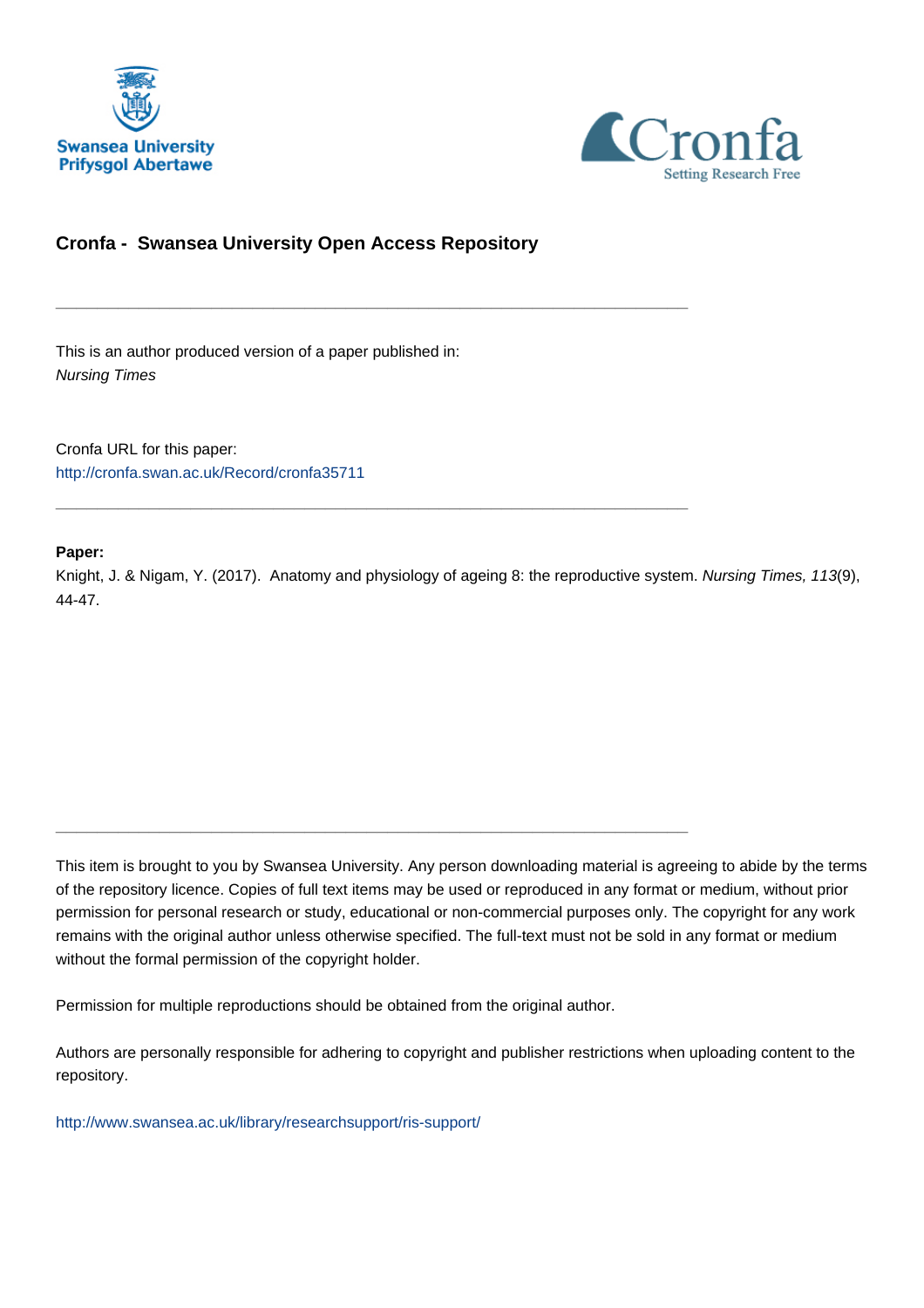# Nursing Practice Systems of life Reproductive system

**Keywords** Menopause/Andropause/ Fertility/Sex hormones/HRT

**This article has been double-blind peer reviewed**

# In this article...

- Age-related changes to the reproductive tracts
- Effects of reduced sex hormone secretion in men and women
- Symptoms of the perimenopause, menopause and andropause

# **Anatomy and physiology of ageing 8: the reproductive system**

## Key points

**In middle and old age, there is a gradual loss of fertility and changes in the production of sex hormones**

**In the perimenopause and menopause, women experience considerable fluctuations in the levels of oestrogen and progesterone**

**Perimenopause and menopause often cause burdensome symptoms such as hot flushes, vaginal dryness and mood changes**

**Men also undergo hormonal changes, but the symptoms of the andropause are less dramatic than those experienced by women**

## **Hormone replacement therapy can relieve symptoms in both men and women, but has risks and side-effects**

**Authors** John Knight is senior lecturer in biomedical science; Yamni Nigam is associate professor in biomedical science; both at the College of Human Health and Science, Swansea University.

**Abstract** In men and in women, middle age brings about changes to the reproductive system that eventually lead to infertility – although men stay fertile for longer. These changes are partly due to dramatic fluctuations in the production of sex hormones such as oestrogen, progesterone and testosterone. In the perimenopause and menopause, most women experience physical and psychological symptoms that can be extremely disruptive. Although less dramatic, the changes prompted in men by the andropause can lead to erectile dysfunction and a loss of libido. Article 8 in our series on the effects of ageing explores the changes occurring in the female and male reproductive systems, and the role of hormone replacement therapy.

**Citation** Knight J, Nigam Y (2017) Anatomy and physiology of ageing 8: the reproductive system. *Nursing Times* [online]; 113: 9, 44-47.

kroughout the fertile years, the male and female reproductive organs (testes and ovaries) produce gametes (sperm and ova) which, through sexual intercourse, may male and female reproductive organs (testes and ovaries) produce gametes (sperm and ova) fuse to form an embryo. The production of gametes is orchestrated by a cascade of hormones and growth factors, many of which have complex effects on the body. In middle and old age, the reproductive systems undergo significant changes: a gradual decline in fertility and fluctuations in the production of sex hormones, the latter triggering anatomical and physiological changes in distant organs and tissues. This article examines these changes and explores some of the treatments available to alleviate their consequences.

#### **Female reproductive system Ovaries**

As women age, there is a progressive decline in the number of ovarian follicles, which gains speed in the fourth decade of life; the number and quality of ova

diminish and oestrogen production declines, which in most women triggers the menopause around the age of 51. The speed of ovarian ageing is determined primarily by genetics, although oxidative stress, apoptosis and environmental factors also play a role. Premature ovarian failure (POF) can be triggered by surgery, radio- or chemotherapy, autoimmune reactions, and infections caused, for example, by the mumps virus and cytomegalovirus (Amanvermez and Tosun, 2016; Broekmans et al, 2009).

#### **The perimenopause**

In women, the first episode of menstrual bleeding (menarche) marks the onset of puberty. The prime child-bearing years correspond to the period between menarche and perimenopause (Dutton and Rymer, 2015). Before the menopause, when menstruation ceases and women become infertile, the hormones that drive the menstrual cycle start to fluctuate. This perimenopausal phase, which can last 2-10

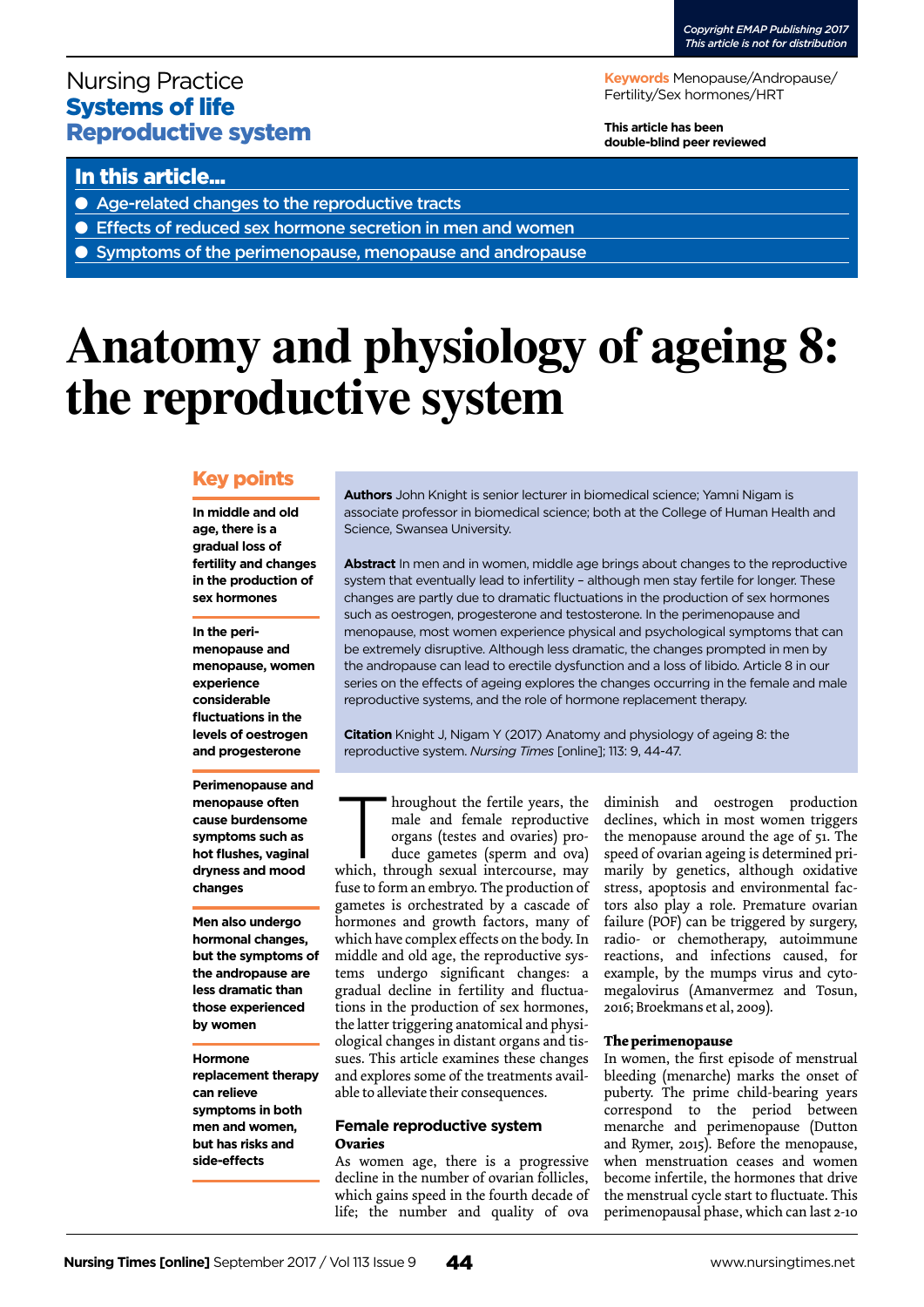# Nursing Practice Systems of life

years, is often accompanied by increasing irregularity of the menstrual cycle. Although perimenopausal women are still fertile, pregnancy becomes more difficult.

The symptoms of the perimenopause are similar to those of the menopause. Some women experience few symptoms, but for others the perimenopause can be extremely challenging, since fluctuating hormone levels can cause physical and psychological symptoms such as hot flushes, night sweats, mood swings and feelings of sadness (Wagner, 2016).

#### **The menopause**

The irregular menstrual cycles characteristic of the perimenopause eventually cease completely. Strictly speaking, the menopause is the cessation of periods for 12 months (Goodman et al, 2011). In most of the world it occurs in the early 50s, with some variation. Around 95% of women go through the menopause between 44 and 56 years, the average age being 50.7 (Freeman, 2015). Many factors that precipitate POF can also trigger early menopause (Dutton and Rymer, 2015). Since no more ova are being released, it is impossible for postmenopausal women to become pregnant without fertility treatment.

#### **Hormonal changes**

Follicle-stimulating hormone (FSH), secreted by the pituitary gland, drives the menstrual cycle. It stimulates the development of ovarian follicles, and as these enlarge they secrete the female sex hormone oestrogen. In perimenopausal and menopausal women, FSH levels remain high – or are higher than in premenopausal women – but FSH is unable to stimulate follicular development. Eventually, follicular activity ceases altogether, leading to a rapid decline in oestrogen secretion. Similarly, luteinising hormone, which triggers ovulation, is secreted at normal or higher than normal levels (Burger et al, 2007), but without mature follicles, no ova can be released so menopausal women become infertile.

#### **Symptoms and clinical features**

As during puberty and pregnancy, the transition to and through menopause is associated with dramatic fluctuations in the sex hormones oestrogen and progesterone. Symptoms are diverse and sometimes unique to the individual, but there are four that most women experience to varying degrees: hot flushes, vaginal dryness, mood changes and sleep disturbances (Santoro et al, 2015).

## Fig 1. **Ageing of the female reproductive tract**



#### *Hot flushes*

Around three in four women experience hot flushes in the perimenopause and menopause (Bit.ly/NHSCHoicesHotFlushes). They are described as a rapid heat increase, particularly in the face, neck and chest, often with sweating and palpitations. The length of time women experience them varies between 4 and 10 years; most experience them every day and a third have more than 10 a day (Committee on Practice Bulletins – Gynecology, 2014).

Hot flushes appear to be related to increased levels of FSH and decreased levels of oestrogen. Decreased oestrogen seems to affect serotonin levels in the hypothalamus, causing fluctuations in the set point of the thermoregulatory centre; this leads to vasodilation and increased blood flow in the skin (Santoro et al, 2015).

#### *Vaginal atrophy and dryness*

The menopause is associated with a loss of elasticity and shrinkage in the length of the vagina. The epithelial lining becomes thinner and infiltrated by neutrophils, while the production of natural lubricating secretions slows down, increasing the risk of tears, bleeding and infection. In this changing environment, faecally derived species of bacteria may become dominant over the lactobacilli populations typically seen in premenopausal women. Lactobacilli produce lactic acid, so their depletion reduces the acidity of the vagina, resulting in a neutral or alkali pH that can encourage the growth of *Candida albicans*  and other micro-organisms (Milsom, 2006). These vaginal changes can make sexual intercourse uncomfortable or painful (dyspareunia), and can reduce libido; 27-60% of menopausal women are affected by vaginal dryness and dyspareunia.

Menopausal woman are also at risk of urinary incontinence: the bladder and urethra are sensitive to oestrogen (both have oestrogen receptors), so it seems likely that decreased oestrogen levels contribute to urethral shrinkage and urinary incontinence (Santoro et al, 2015). Breast tissue is also oestrogen sensitive and women often notice a loss of supporting connective tissue in the breasts (Chahal and Drake, 2007); age-related skin thinning and loss of skin elasticity can exacerbate this.

#### *Mood changes and depression*

Fluctuating concentrations of FSH, oestrogen and progesterone are often associated with mood changes. Despite inconsistencies in the literature, it is generally accepted that normal fluctuations in hormone levels – whether in the premenstrual stage of the menstrual cycle, during pregnancy or in the perimenopausal years – can be associated with negative psychological symptoms. The perimenopause is also associated with poor memory and concentration, problems with other people and low self-esteem. Other psychological symptoms are anxiety, irritability and rapid mood swings, but not necessarily low mood (Freeman, 2015; Cohen et al, 2005).

A previous history of depression or premenstrual syndrome is associated with an increased risk of clinical depression in the perimenopause and menopause. Women may also have pre-existing pathologies – such as metabolic syndrome, osteoporosis or cardiovascular disease – that are associated with depression and depressive symptoms. It is unclear if there is an increased risk of clinical depression in the perimenopause (Freeman, 2015), so clinical depression should not be regarded as a normal feature of either perimenopause or menopause.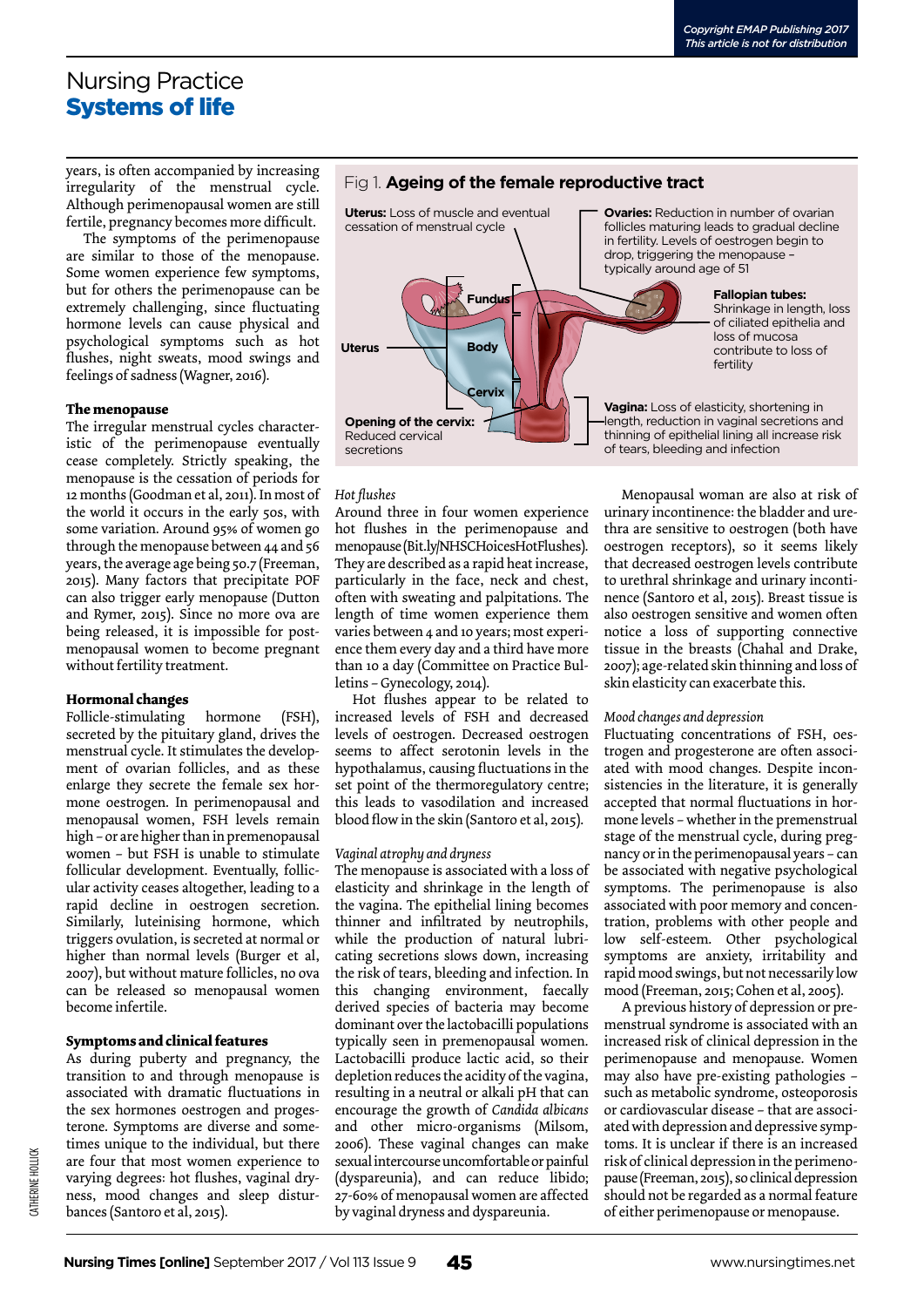# Nursing Practice Systems of life

#### *Sleep disturbances*

Sleep problems become more common with age. In women, the risk of insomnia is 41% greater than in men. Around 25% of women aged 50-64 report sleep problems – rising to 50% in postmenopausal women (Santoro et al, 2015; Ameratunga et al, 2012). Many reasons for sleep disturbances during the menopause have been suggested: hot flushes and night sweats, anxiety, depressive symptoms and sexual dysfunction (Jehan et al, 2015). Not all studies agree that the menopause is directly linked to sleep problems. A recent study showed no statistically significant differences in sleep quality between premenopausal and menopausal women (Tao et al, 2016).

#### *Decreased bone health*

Reduced oestrogen levels can lead to a decrease in bone density and increased risk of fractures. Menopausal women lose up to 15% of their bone mass (Riggs and Melton, 1986). Significant losses in the spongy bone of the vertebrae contribute to the curvature of the spine often seen in postmenopausal women with osteoporosis.

#### **Fallopian tubes**

Shrinkage in the length of the Fallopian tubes, loss of ciliated epithelia and loss of mucosa have been reported (Hwang and Song, 2004). Since the Fallopian tubes are the site of fertilisation and are responsible for transporting the fertilised ovum to the uterus, these changes contribute to the agerelated reduction in fertility, and may explain why older women are at increased risk of ectopic pregnancy (Bouyer et al, 2003).

## **Uterus and cervix**

The endometrium is the inner mucosal layer of the uterus that is shed during menstruation and then rebuilt under the influence of oestrogens. When oestrogen production decreases, this rebuilding is gradually compromised, until it becomes impossible and menstruation ceases.

The myometrium, the middle layer of the uterus, is composed almost entirely of smooth muscle fibres. In childbirth its contractions push the baby through the birth canal. In the menopause, it begins to shrink. Oestrogen helps to maintain the myometrium, so its reduction is thought to contribute to the loss of smooth muscle fibres – although the mechanisms of myometrial atrophy remain unclear (Mwampagatwa et al, 2013).

The perimetrium – the thin outer serous layer of the uterus – appears to change little with age.

## Fig 2. **Ageing of the male reproductive tract**



The cervix (neck of the womb) consists of a smooth muscle layer overlaid by a mucus-producing cervical epithelium. Cervical mucus is essential to female fertility, aiding sperm to pass through the cervical aperture and enhancing sperm motility and maturation. The menopause is associated with a reduction in cervical secretions which contributes to reducing fertility (Gorodeski, 2000).

#### **Male reproductive system Testes and sperm ducts**

Most men show an age-related reduction in testicular mass (Chahal and Drake, 2007) with an associated reduction in testosterone and sperm production. Since spermatozoa are produced in huge numbers, most men remain fertile until their 80s and 90s, although erectile dysfunction (ED) may be a problem. The sperm ducts, which carry sperm from the testes during ejaculation, gradually become less elastic because of an accumulation of collagen (sclerosis).

## **Prostate gland and seminal vesicles**

The secretions from the seminal vesicles and prostate gland, which form the semen in which sperm swim, decrease with age, so the volume of ejaculate is reduced. Due to the parallel decrease in sperm numbers, sperm concentration remains fairly constant, which helps maintain male fertility. Secretions from the prostate contain antibacterial factors, so their decrease may increase the risk of urinary tract infection.

A common age-related problem is benign prostatic hypertrophy (BPH), a gradual, non-malignant increase in the size of the prostate contributing to agerelated micturition difficulties. BPH may cause symptoms that are similar to those of prostate cancer, so investigations may be needed to rule out malignancy.

#### **Bladder**

**Prostate:** Decreased secretions from the seminal vesicles and prostate gland lead to reduced volume of ejaculate. Benign prostatic hypertrophy may compress urethra, making urination difficult

**Penis:** Reduced testosterone levels can cause shrinking and erectile dysfunction

**Testes:** Reduced testicular mass leads to reduction in sperm production and testosterone secretion. Sperm ducts gradually become less elastic

## **The andropause**

Although most men do not experience the profound physiological and psychological changes that many women go through, they do undergo hormonal changes indicative of the so-called andropause – often inaccurately referred to as the male menopause (Chahal and Drake, 2007). In their 30s, men start to experience a decline in serum testosterone levels of around 1-1.4% per year. This is thought to be due to a reduction in the number of interstitial cells that synthesise testosterone and a reduced availability of free testosterone in the blood (Matsumoto, 2002).

## **Physiological and psychological symptoms**

Compared with the literature on the perimenopause and menopause, there is little research on the andropause. Reduced testosterone levels are associated with various physiological and psychological changes:

- <sup>l</sup> Increased body fat (usually visceral);
- Reduced muscle and bone mass;
- ED and reduced libido;
- $\bullet$  Increased risk of anaemia;
- Memory problems;
- Sadness; • Irritability;
- Loss of facial and pubic hair;
- Lethargy;
- <sup>l</sup> Decreased endurance (Jakiel et al, 2015).

#### **Penis and erectile dysfunction**

Reduced testosterone levels can cause the penis to shrink, both in its flaccid and erect states. However, in most men, the earliest symptom of the andropause is a loss of libido, often accompanied with problems achieving an erection and maintaining it to the point of orgasm. The number of erections decreases and weaker erections become more common. Men who smoke